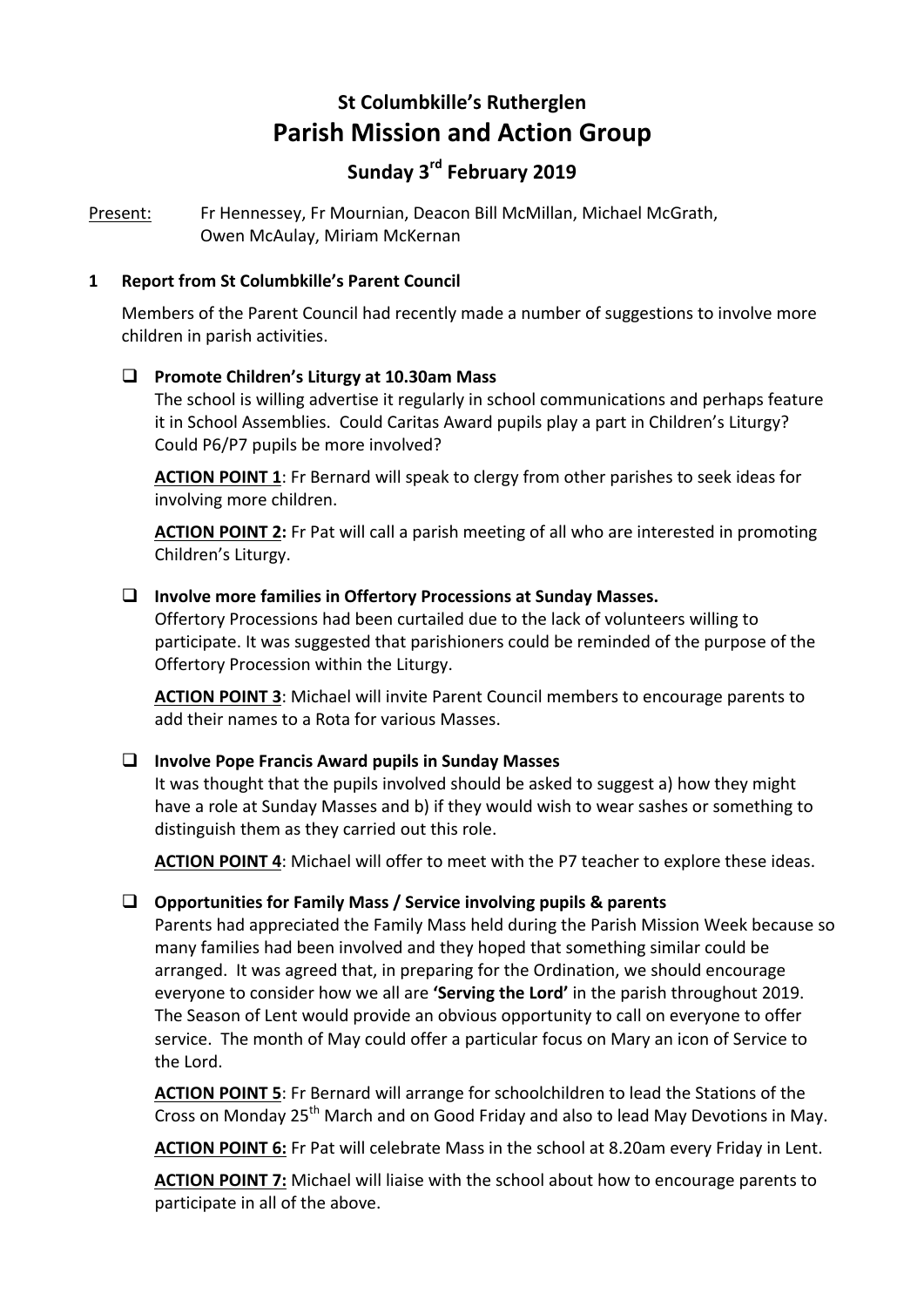#### **2 Preparations for Lent 2019**

- $\Box$  The theme of "Serving the Lord" will be highlighted throughout the season of Lent. Appeals will be made to parishioners to consider, as part of their Lenten devotions, what form of service they might offer in the parish.
- $\Box$  Parishioners will be asked to volunteer for to assist with one of the parish ministries. A particular appeal will be made during  $16^{th}/17^{th}$  February for new Eucharistic Ministers. Interested parishioners will be asked to speak to the clergy before the end of March and a Commissioning service will be held for all new and existing Eucharistic Ministers. Fr Pat suggested that the weekly Scripture Commentaries, which Michael circulates to all Mass Readers, should also be circulated to Eucharistic Ministers.

**ACTION POINT 8:** Clergy to arrange for Bulletin note for  $16^{th}/17^{th}$  February, appealing for new Eucharistic Ministers.

**ACTION POINT 9:** Fr Pat will arrange a date for a Commissioning Service for all Eucharistic Ministers.

 $\Box$  Details of Lenten & Holy Week services will be published on an Easter card which will be distributed before the start of Lent. Good Friday services will follow last year's pattern of 12 Noon, 3pm & 7pm. A 'rehearsal' for those involved in Easter Vigil will take place on Holy Saturday morning.

#### **3 Fr Pat's Golden Jubilee**

- Deacon Bill reported that most of the places on the pilgrimage to Iona have now been booked.
- It was agreed that a notice should be placed in the Scottish Catholic Observer to notify people of this date, as well as the dates of the Ordination and Sr Marianne O'Donnell's Silver Jubilee.

# **4 Ordination of Rev. Charles Coyle**

- Michael reported that good progress was being made on preparations for the Ordination, following the information meeting held on  $28<sup>th</sup>$  November. Various volunteers had been identified to assist with various tasks. Further meetings will be held with the various groups to ensure that everyone knows what is required. Invitation letters have been prepared for distribution at the end of February. The core group will arrange a meeting with the clergy to consider all arrangements.
- The video interview with Charles has now been posted on the parish website & Facebook page and was attracting lots of interest. Michael has spoken to St Columbkille's school about recording some pupils interviewing Charles via Skype, for showing at a school assembly. Trinity High pupils could be involved in a similar exercise.
- A leaflet, drawing attention to the parish celebrations of a Golden Jubilee (Fr Pat), a Silver Jubilee (Sr Marianne Donnelly) and an Ordination, will be distributed after Easter. A draft of this leaflet will be circulated for comment.
- Forty Hours devotions & prayers for the Ordination are being planned to take place from  $19<sup>th</sup>$  to 22<sup>nd</sup> May, with a Holy Hour on three evenings.

# ACTION POINT 10: Miriam will speak to Trinity High about a video interview.